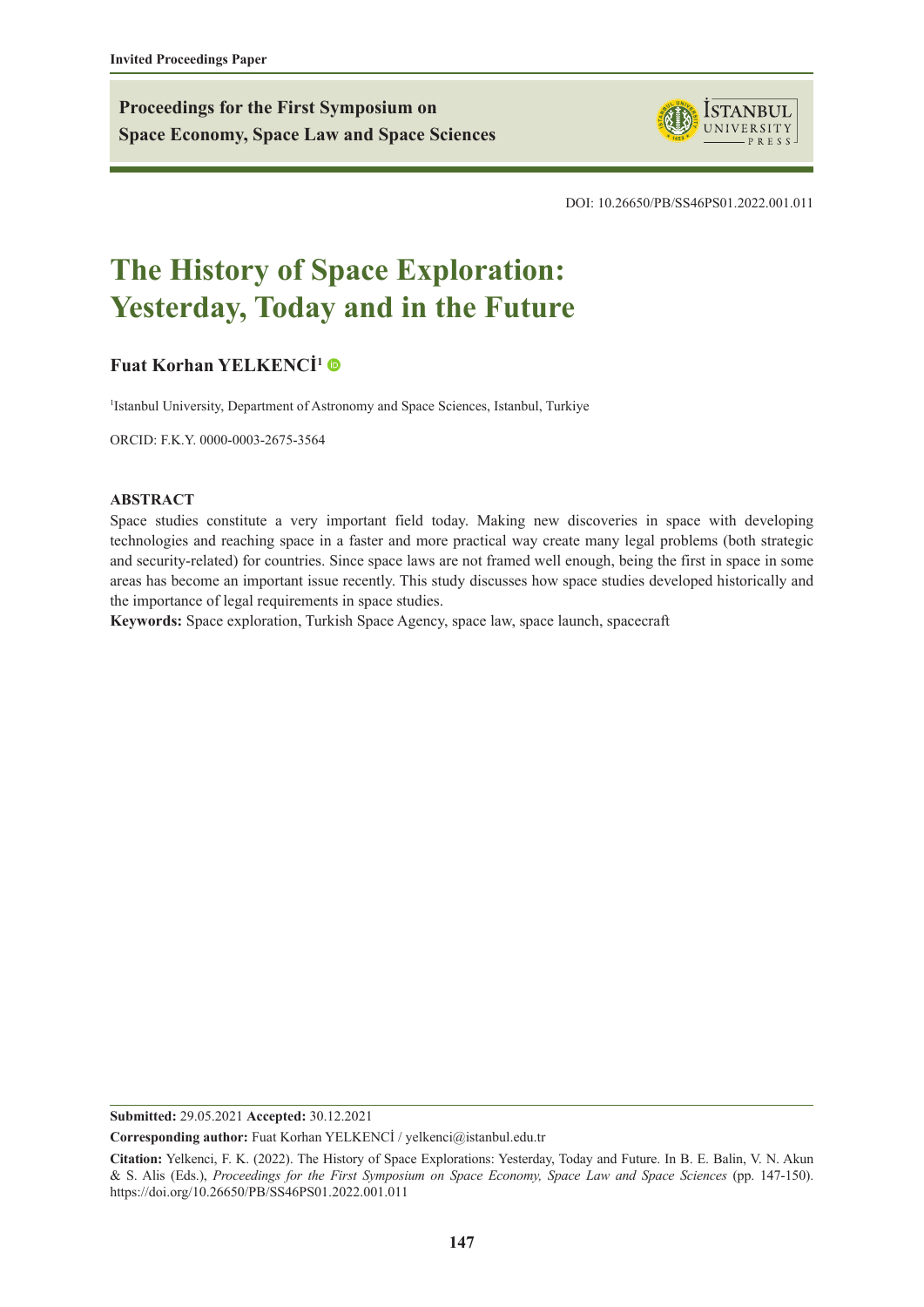## **1. Introduction**

We live on a little blue planet which is the third closest to the sun. The distance between the earth and the sun is approximately 150 million kilometers (one astronomical unit, or AU). Since the 1960s, we have been able to investigate only our very nearby neighborhood (up to 150 AU).

Our solar system is almost 40 AU wide and is located in a galaxy which has approximately 100-400 billion stars and is a hundred thousand light-years wide. It would take 2.2 million years traveling at the speed of light to reach the next closest galaxy, Andromeda. All those distances only describe the very nearby universe. The universe hosts trillions of galaxies. No matter which side we look using our current technology, we can only see the 92 billion lightyear-diameter bubble in which we're living, so we don't know the real shape of the universe or where exactly we are located in it. All those things has started to happen 13.8 billion years ago and the universe is still continuing to spread.

The knowledge we have so far no doubt makes us feel that we are just a spot in the universe. The first human efforts to understand the universe were very naïve, and we have made relatively little progress since then. The spacecraft we send today can still only reach the edge of our solar system. But every day, with new technologies, we open new horizons in space exploration, and this work will continue till the end of time.

### **2. Space Exploration**

Aircraft, aviation and space research has developed rapidly since the 1950s with machines that developed in the Industrial Revolution and especially the direction given to war vehicles by the second world war. Countries began to reach each other not only by land, but also from the air and even from space. They competed to spy on other countries from space, to develop tools that can orbit the earth, and to be the first in space. In the 1960s and 70s, we saw a space race that changed the balance and turned into a show of power and strength in the world, especially for America and Russia, and brought many discoveries along with it. Today, we are aware of how important these studies are for the future of humanity, their positive effects on human life, their technological development and that they are indispensable for the future.

We explore the universe for four fundamental reasons. First of all, we are very curious. Our curiosity is our driving force. Second, we want to perpetuate our own kind. This is our natural instinct. Third, we want to find new resources. Lastly, we want to find other life in the universe and we are searching for it.

In order to do this research, rockets are the vehicle provided by today's technology. The rockets, which burn fuel and create thrust in opposition to the earth's gravity, allow us to go into space. Although the first rocket tests started in the early 1900s, we have been using rockets as war weapons since the 1000s. The first rocket-like vehicle was used by the Chinese by placing it on arrows. Since those years, rockets, which have been transported to different countries and geographies through wars, were part of the arsenals of Europe in the 15th century. Konstantin Tsiolkovsky (1), Robert H. Goddard (2) and Hermann Oberth (3), who developed the theory and mathematics of rocket science, have been pioneers in the development of rocket science since the first quarter of the 1900s.